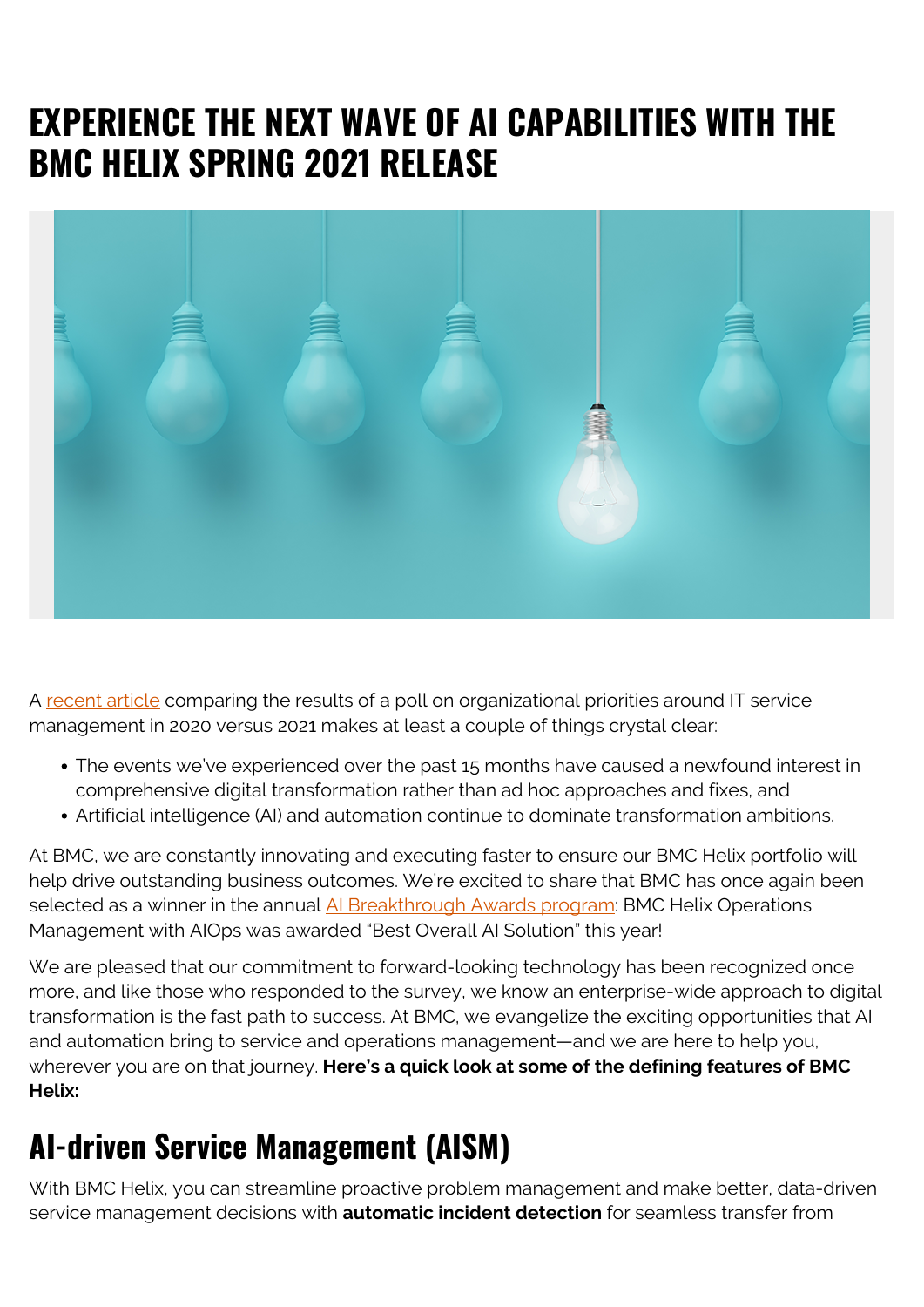problem recommendation to investigation and **advanced analytics** for service desk and change management processes.

*(Learn more about [AISM.](https://blogs.bmc.com/blogs/aism-ai-service-management/))*

# **AI-driven IT Operations (AIOps)**

Drive improvements in visibility, service performance, availability, and service assurance and optimization with **policy-based event analysis and management, service-centric probable cause analysis,** and **dynamic alignment and optimization** of your infrastructure.

## **The Unified BMC Helix Platform for ServiceOps**

Enable collaboration, communication, and orchestration across the enterprise for faster, higher quality service. BMC Helix offers **real-time visibility and improved user experiences** with a common user interface and dynamic service models, real-time incident correlation, service-centric monitoring, and personalized dashboards that show pertinent data across IT service and operations management.

*(Read our comprehensive [ServiceOps introduction](https://blogs.bmc.com/blogs/serviceops/).)*

#### **New with this Spring 2021 Release**

With this most recent release of BMC Helix, we're pleased to offer IT service and operations teams unparalleled ability to deliver always-on service and business operational excellence*.* Along with our [unique capabilities](https://blogs.bmc.com/blogs/bmc-helix-aism-aiops/) in AI-driven service management (AISM) and AI-driven IT operations (AIOps) powered by the always evolving BMC Helix Platform, this new release doubles-down on our commitment to enable our customers to be more effective and efficient drivers of enterprise-wide change for their organizations.

**Measurable Benefits:** In recognition of the complexities, costs, and overlaps of governance requirements and information-related regulation, BMC Helix offers **enhanced governance** to ensure business compliance and risk mitigation for issues associated with operating and supporting complex heterogeneous environments. Our customers can also see significant **cost reductions and efficiencies** due to our robust capabilities for improving service levels and operational uptime, including the shift-left of 33 percent of IT operations resources and the prevention of up to 90 percent of incidents caused by changes ([Forrester, 2021](https://blogs.bmc.com/forms/forrester-report-total-economic-impact-of-bmc-helix.html)).

BMC's spring release also helps customers deliver an **improved employee experience** by giving them intelligent, self-service, omnichannel tools to be more productive and solve problems faster, including an **enterprise-wide knowledge hub** that revolutionizes information sharing in the digital workplace. Customers have reported up to a 40 percent gain in productivity with the effective knowledge management capabilities of BMC Helix, with improved knowledge article quality, reduced time to resolve and repair issues, reduced cost per ticket, and reduced cost of delivery.

**New and Improved Self-Service:** BMC Helix offers enhanced and advanced AI-capabilities to comprehensively enable and deliver compelling intelligent self-service across the entire enterprise. With award-winning [virtual agents/bots](https://blogs.bmc.com/it-solutions/bmc-helix-virtual-agent.html) that feature context-aware and natural language understanding, end-users get enriched knowledge in the format and channel of their choice: **omnichannel experiences.** BMC Helix now features an optimized, AI-driven knowledge management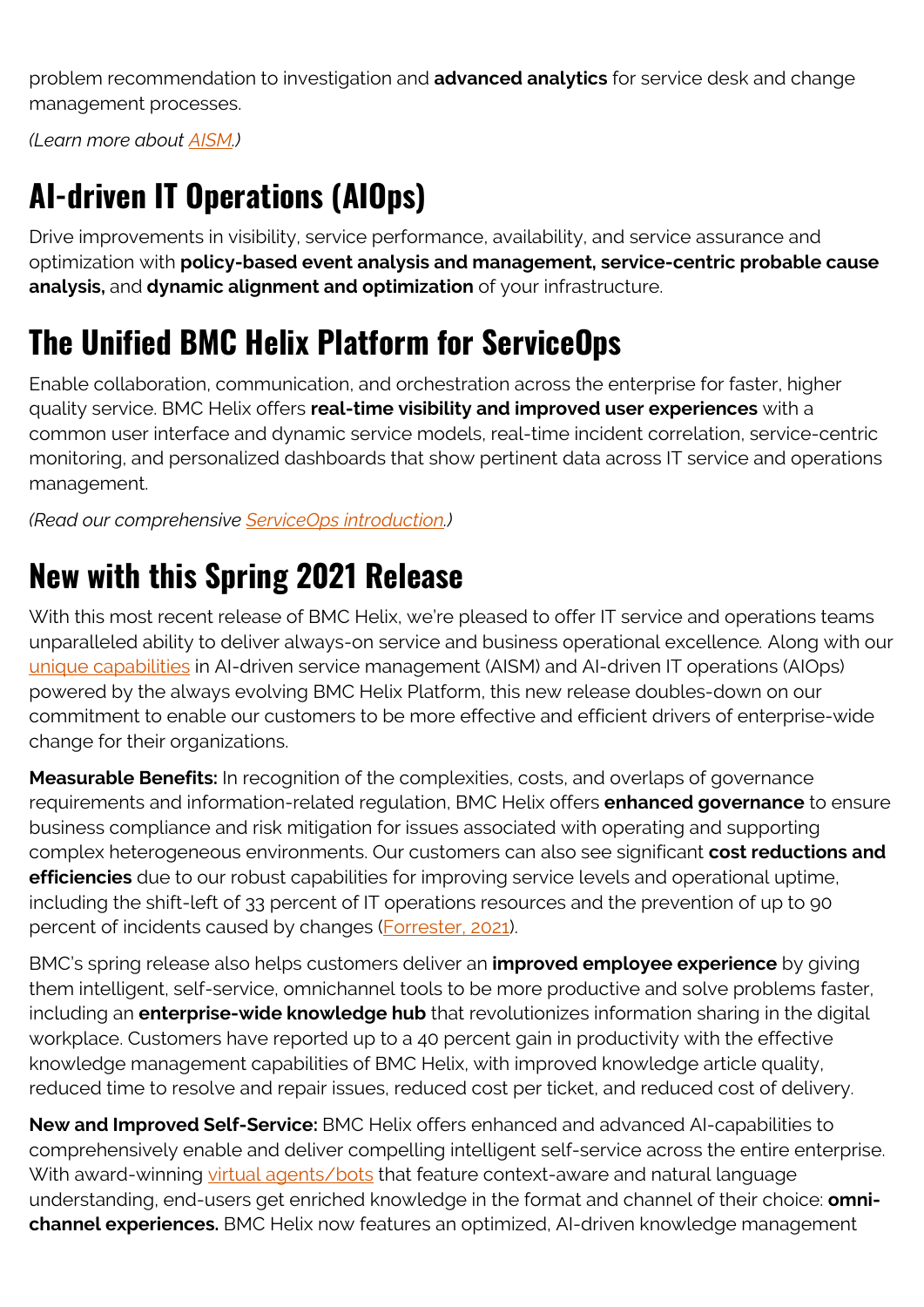search that maximizes results accuracy, and with real-time translation, gets the best information back to the end-user no matter what language it is in. And with up to 25 percent of service tickets automated and up to 35 percent deflected to self-service [\(Forrester, 2021\)](https://blogs.bmc.com/forms/forrester-report-total-economic-impact-of-bmc-helix.html), adoption of BMC Helix leads to sweeping improvements in productivity and savings in cost and efficiency in the near- and long-term.

**BMC Helix Intelligent Automation:** Now available in the BMC Helix Portal, [BMC Helix Intelligent](https://blogs.bmc.com/blogs/introducing-bmc-helix-intelligent-automation/) [Automation](https://blogs.bmc.com/blogs/introducing-bmc-helix-intelligent-automation/) allows IT teams to proactively and seamlessly identify and fix problems before they have service impact. BMC Helix Intelligent Automation acts as an automation broker, helping you understand which of your existing solutions will most quickly and easily help you fix an identified problem, and then recommending a new workflow to deploy that fix. BMC Helix Intelligent Automation also allows you to create and manage event and automation policies, configure connectors, troubleshoot automation execution, and create and manage Value Dashboards in BMC Helix Dashboards to analyze, validate, and communicate about the business outcomes of critical IT initiatives. BMC Helix Intelligent Automation has connectors support for Ansible, BMC Helix Innovation Studio, TSO, TSSA & REST.

**Innovation for Everyone:** We are always seeking ways to help our existing customers optimize their technology. Current Remedy customers can now **easily migrate to the SaaS benefits of BMC Helix ITSM.** We continue to enhance our AIOps capabilities launched earlier this year, with an open AIOps platform that not only supports ingestion of metrics, events, and topology from our own monitoring and discovery products but also from third-party technologies, custom data lakes, and sources in your environment with a newly released SDK. We have also released enhanced public cloud monitoring capabilities and have expanded our predictive continuous optimization capabilities to support modern cloud and containerized environments and also allow you to perform proactive demand forecasting and what-if analysis to enable service assurance.

# **Key Partnerships**

We are very pleased to offer customers the integrations they need in order to ensure business agility, growth, and competitiveness in this next era of digital evolution and service delivery excellence.

- BMC Helix Platform further expands our project and portfolio management with [our partner](https://www.fusiongbs.com/helix-agility-suite/) [offering from Fusion](https://www.fusiongbs.com/helix-agility-suite/), which runs on BMC Helix Innovation Suite. Fusion is a leader in AIpowered service management and operations delivery, and our integration will help you automate your workflows, improve productivity, and reduce costs.
- Our expanded partnership and enhanced product integration with **Snow Software** brings customers enhanced data visibility on the BMC Helix Platform, helping IT teams create agility, maintain stability, and foster growth as organizations embrace hybrid work at scale.
- Our collaboration with Digital ai continues to help customers add advanced analytics to their service and change management capabilities, including the ability to predict and prevent major service disruptions via a breakthrough AI/ML-driven early warning system, and to mitigate change risk and reduce change failure with advanced AI/ML models that evaluate data from BMC Helix ITSM and DevOps tools.
- Open integrations between BMC Helix Operations Management with Dynatrace, SolarWinds, and TrueSight Operations Management provide greater visibility and context to your enterprise IT environment.